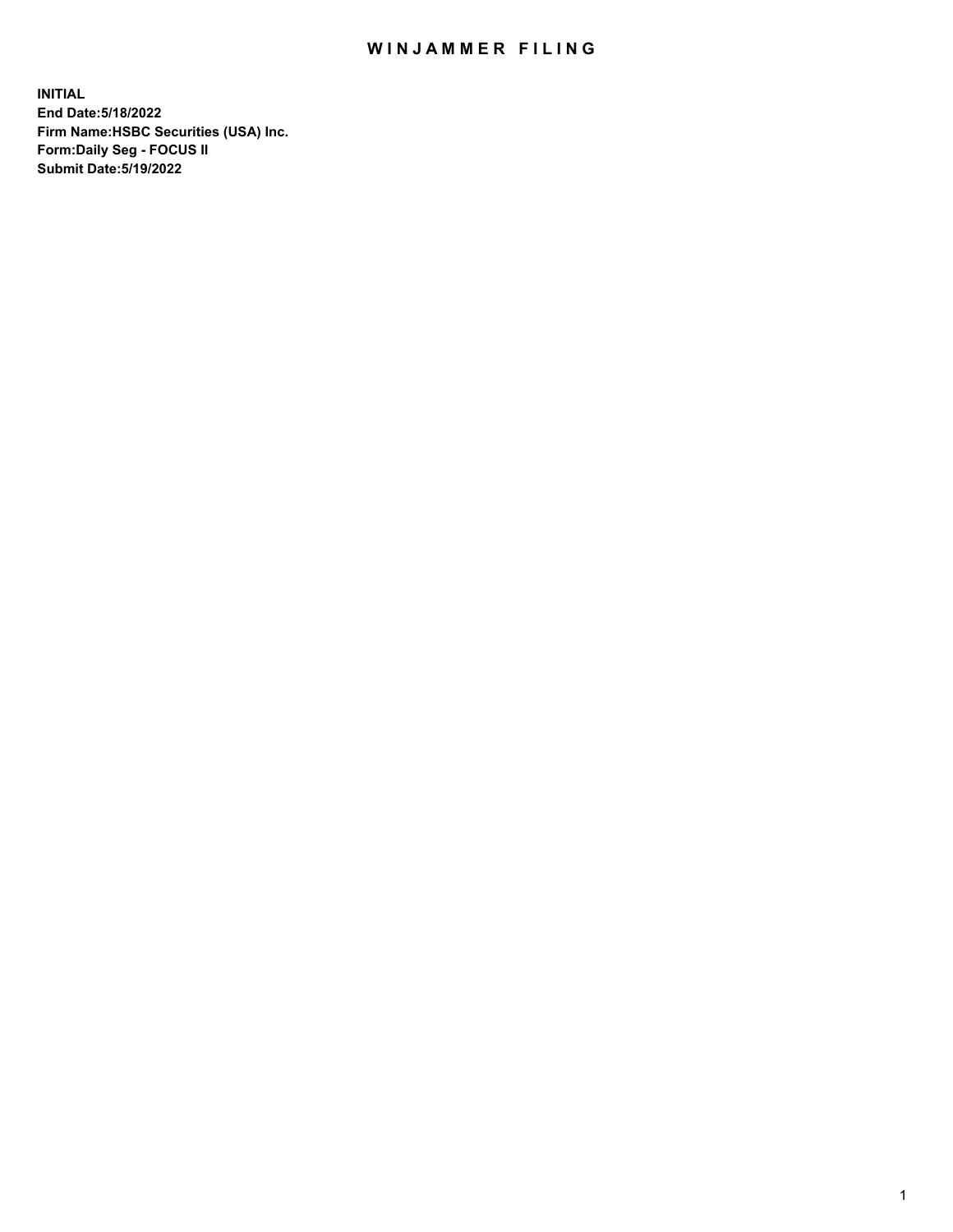**INITIAL End Date:5/18/2022 Firm Name:HSBC Securities (USA) Inc. Form:Daily Seg - FOCUS II Submit Date:5/19/2022 Daily Segregation - Cover Page**

| Name of Company                                                                                                                                                                                                                                                                                                               | <b>HSBC Securities (USA) Inc.</b>                                           |
|-------------------------------------------------------------------------------------------------------------------------------------------------------------------------------------------------------------------------------------------------------------------------------------------------------------------------------|-----------------------------------------------------------------------------|
| <b>Contact Name</b>                                                                                                                                                                                                                                                                                                           | <b>Michael Vacca</b>                                                        |
| <b>Contact Phone Number</b>                                                                                                                                                                                                                                                                                                   | 212-525-7951                                                                |
| <b>Contact Email Address</b>                                                                                                                                                                                                                                                                                                  | michael.vacca@us.hsbc.com                                                   |
| FCM's Customer Segregated Funds Residual Interest Target (choose one):<br>a. Minimum dollar amount: ; or<br>b. Minimum percentage of customer segregated funds required:% ; or<br>c. Dollar amount range between: and; or<br>d. Percentage range of customer segregated funds required between:% and%.                        | 161,000,000<br>$\underline{\mathbf{0}}$<br>0 <sub>0</sub><br>0 <sub>0</sub> |
| FCM's Customer Secured Amount Funds Residual Interest Target (choose one):<br>a. Minimum dollar amount: ; or<br>b. Minimum percentage of customer secured funds required:%; or<br>c. Dollar amount range between: and; or<br>d. Percentage range of customer secured funds required between: % and %.                         | 15,000,000<br><u>0</u><br>0 <sub>0</sub><br>0 <sub>0</sub>                  |
| FCM's Cleared Swaps Customer Collateral Residual Interest Target (choose one):<br>a. Minimum dollar amount: : or<br>b. Minimum percentage of cleared swaps customer collateral required:%; or<br>c. Dollar amount range between: and; or<br>d. Percentage range of cleared swaps customer collateral required between:% and%. | 79,000,000<br><u>0</u><br>00<br>00                                          |

Attach supporting documents CH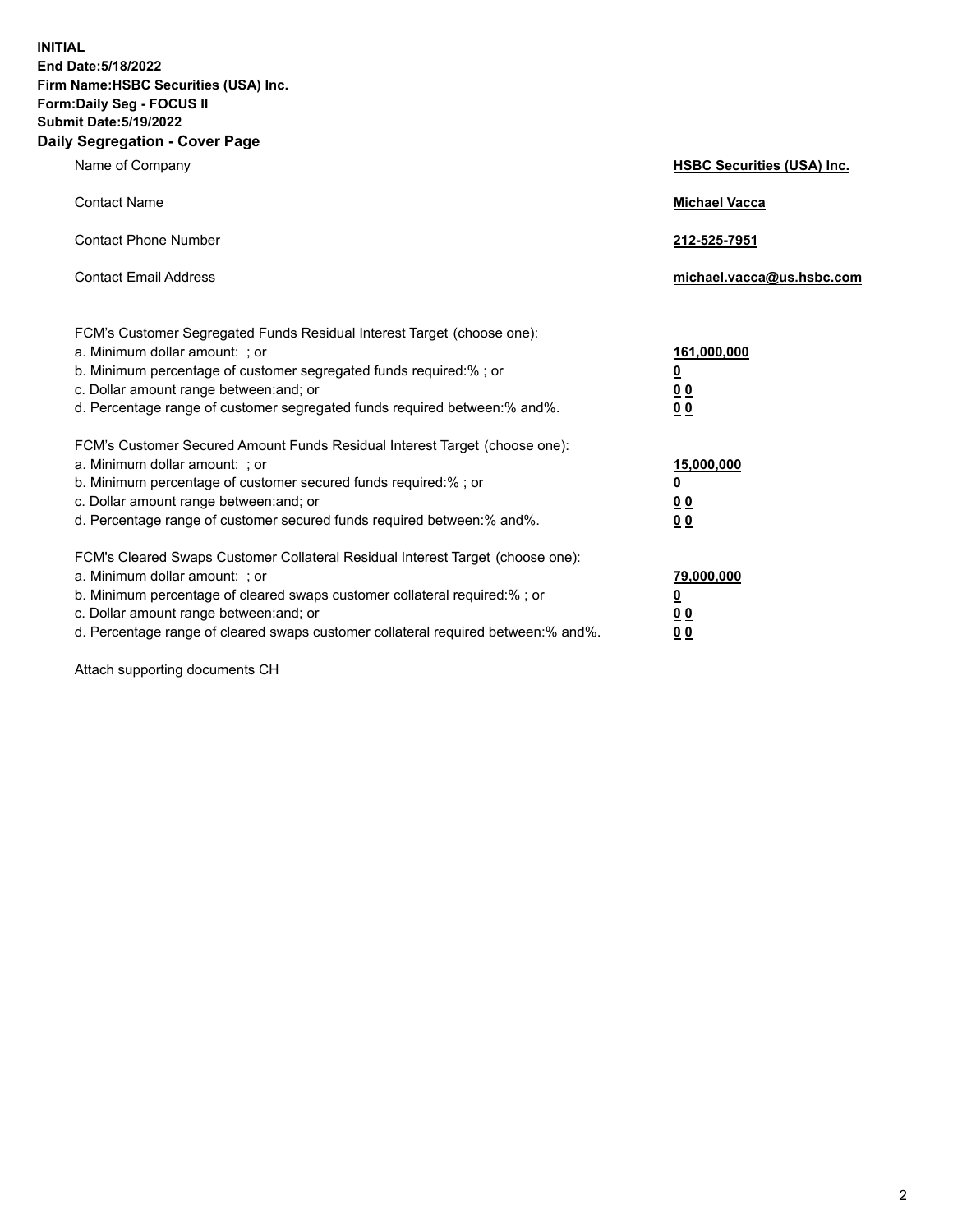**INITIAL End Date:5/18/2022 Firm Name:HSBC Securities (USA) Inc. Form:Daily Seg - FOCUS II Submit Date:5/19/2022 Daily Segregation - Secured Amounts** Foreign Futures and Foreign Options Secured Amounts Amount required to be set aside pursuant to law, rule or regulation of a foreign government or a rule of a self-regulatory organization authorized thereunder **0** [7305] 1. Net ledger balance - Foreign Futures and Foreign Option Trading - All Customers A. Cash **191,606,347** [7315] B. Securities (at market) **39,984,185** [7317] 2. Net unrealized profit (loss) in open futures contracts traded on a foreign board of trade **-28,496,857** [7325] 3. Exchange traded options a. Market value of open option contracts purchased on a foreign board of trade **0** [7335] b. Market value of open contracts granted (sold) on a foreign board of trade **0** [7337] 4. Net equity (deficit) (add lines 1. 2. and 3.) **203,093,675** [7345] 5. Account liquidating to a deficit and account with a debit balances - gross amount **143,467** [7351] Less: amount offset by customer owned securities **-143,317** [7352] **150** [7354] 6. Amount required to be set aside as the secured amount - Net Liquidating Equity Method (add lines 4 and 5) **203,093,825** [7355] 7. Greater of amount required to be set aside pursuant to foreign jurisdiction (above) or line 6. **203,093,825** [7360] FUNDS DEPOSITED IN SEPARATE REGULATION 30.7 ACCOUNTS 1. Cash in banks A. Banks located in the United States **44,099,632** [7500] B. Other banks qualified under Regulation 30.7 **0** [7520] **44,099,632** [7530] 2. Securities A. In safekeeping with banks located in the United States **39,984,185** [7540] B. In safekeeping with other banks qualified under Regulation 30.7 **0** [7560] **39,984,185** [7570] 3. Equities with registered futures commission merchants A. Cash **0** [7580] B. Securities **0** [7590] C. Unrealized gain (loss) on open futures contracts **0** [7600] D. Value of long option contracts **0** [7610] E. Value of short option contracts **0** [7615] **0** [7620] 4. Amounts held by clearing organizations of foreign boards of trade A. Cash **0** [7640] B. Securities **0** [7650] C. Amount due to (from) clearing organization - daily variation **0** [7660] D. Value of long option contracts **0** [7670] E. Value of short option contracts **0** [7675] **0** [7680] 5. Amounts held by members of foreign boards of trade A. Cash **172,834,258** [7700] B. Securities **0** [7710] C. Unrealized gain (loss) on open futures contracts **-28,496,857** [7720]

- D. Value of long option contracts **0** [7730]
- E. Value of short option contracts **0** [7735] **144,337,401** [7740]
- 6. Amounts with other depositories designated by a foreign board of trade **0** [7760]
- 7. Segregated funds on hand **0** [7765]
- 8. Total funds in separate section 30.7 accounts **228,421,218** [7770]
- 9. Excess (deficiency) Set Aside for Secured Amount (subtract line 7 Secured Statement Page 1 from Line 8)
- 10. Management Target Amount for Excess funds in separate section 30.7 accounts **15,000,000** [7780]
- 11. Excess (deficiency) funds in separate 30.7 accounts over (under) Management Target **10,327,393** [7785]

**25,327,393** [7380]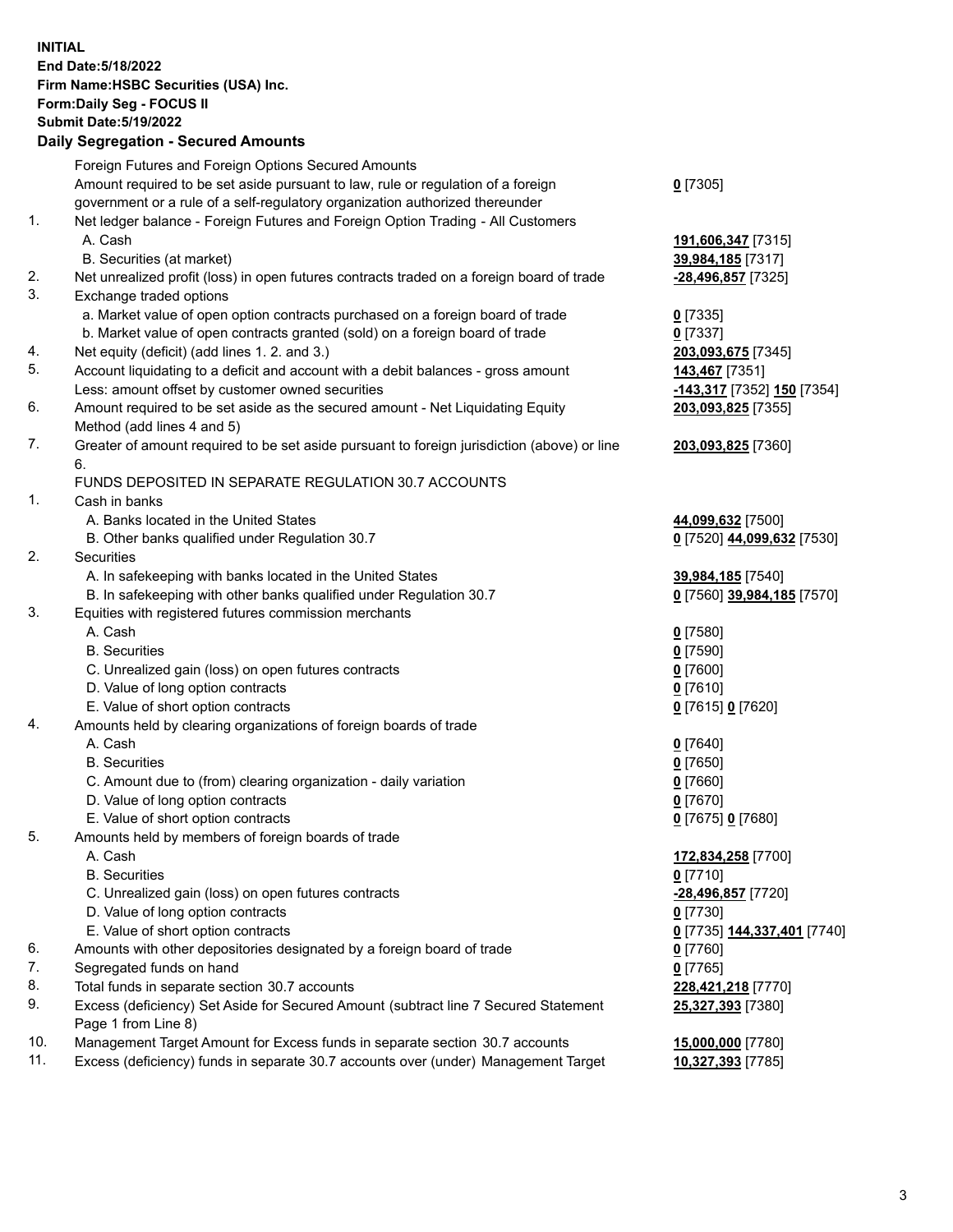| <b>Submit Date: 5/19/2022</b><br>Daily Segregation - Segregation Statement<br>SEGREGATION REQUIREMENTS(Section 4d(2) of the CEAct)<br>Net ledger balance<br>A. Cash<br>3,630,016,638 [7010]<br>B. Securities (at market)<br>1,263,378,095 [7020]<br>Net unrealized profit (loss) in open futures contracts traded on a contract market<br>$-1,860,915,455$ [7030]<br>3.<br>Exchange traded options<br>A. Add market value of open option contracts purchased on a contract market<br>4,942,201,730 [7032]<br>B. Deduct market value of open option contracts granted (sold) on a contract market<br>-1,045,029,127 [7033]<br>Net equity (deficit) (add lines 1, 2 and 3)<br>6,929,651,881 [7040]<br>5.<br>Accounts liquidating to a deficit and accounts with<br>debit balances - gross amount<br>4,264,265 [7045]<br>Less: amount offset by customer securities<br><u>-4,264,265</u> [7047] <u>0</u> [7050]<br>6.<br>Amount required to be segregated (add lines 4 and 5)<br>6,929,651,881 [7060]<br>FUNDS IN SEGREGATED ACCOUNTS<br>7.<br>Deposited in segregated funds bank accounts<br>A. Cash<br>22,954,046 [7070]<br>B. Securities representing investments of customers' funds (at market)<br>$0$ [7080]<br>C. Securities held for particular customers or option customers in lieu of cash (at<br>395,943,371 [7090]<br>market)<br>8.<br>Margins on deposit with derivatives clearing organizations of contract markets<br>A. Cash<br>1,682,810,692 [7100]<br>B. Securities representing investments of customers' funds (at market)<br>373,087,549 [7110]<br>C. Securities held for particular customers or option customers in lieu of cash (at<br>809,573,418 [7120]<br>market)<br>Net settlement from (to) derivatives clearing organizations of contract markets<br>-135,760,377 [7130]<br>Exchange traded options<br>A. Value of open long option contracts<br>4,942,201,730 [7132]<br>B. Value of open short option contracts<br>$-1,045,029,127$ [7133]<br>Net equities with other FCMs<br>A. Net liquidating equity<br>-2,029,631 [7140]<br>B. Securities representing investments of customers' funds (at market)<br>$0$ [7160]<br>C. Securities held for particular customers or option customers in lieu of cash (at<br>22,683,594 [7170]<br>market)<br>12.<br>Segregated funds on hand<br>35,177,712 [7150]<br>13.<br>Total amount in segregation (add lines 7 through 12)<br>7,101,612,977 [7180]<br>14.<br>Excess (deficiency) funds in segregation (subtract line 6 from line 13)<br>171,961,096 [7190] | <b>INITIAL</b> | End Date: 5/18/2022<br>Firm Name: HSBC Securities (USA) Inc.<br>Form: Daily Seg - FOCUS II |  |
|---------------------------------------------------------------------------------------------------------------------------------------------------------------------------------------------------------------------------------------------------------------------------------------------------------------------------------------------------------------------------------------------------------------------------------------------------------------------------------------------------------------------------------------------------------------------------------------------------------------------------------------------------------------------------------------------------------------------------------------------------------------------------------------------------------------------------------------------------------------------------------------------------------------------------------------------------------------------------------------------------------------------------------------------------------------------------------------------------------------------------------------------------------------------------------------------------------------------------------------------------------------------------------------------------------------------------------------------------------------------------------------------------------------------------------------------------------------------------------------------------------------------------------------------------------------------------------------------------------------------------------------------------------------------------------------------------------------------------------------------------------------------------------------------------------------------------------------------------------------------------------------------------------------------------------------------------------------------------------------------------------------------------------------------------------------------------------------------------------------------------------------------------------------------------------------------------------------------------------------------------------------------------------------------------------------------------------------------------------------------------------------------------------------------------------------------------------------------------------------------------------------------------------|----------------|--------------------------------------------------------------------------------------------|--|
|                                                                                                                                                                                                                                                                                                                                                                                                                                                                                                                                                                                                                                                                                                                                                                                                                                                                                                                                                                                                                                                                                                                                                                                                                                                                                                                                                                                                                                                                                                                                                                                                                                                                                                                                                                                                                                                                                                                                                                                                                                                                                                                                                                                                                                                                                                                                                                                                                                                                                                                                 |                |                                                                                            |  |
|                                                                                                                                                                                                                                                                                                                                                                                                                                                                                                                                                                                                                                                                                                                                                                                                                                                                                                                                                                                                                                                                                                                                                                                                                                                                                                                                                                                                                                                                                                                                                                                                                                                                                                                                                                                                                                                                                                                                                                                                                                                                                                                                                                                                                                                                                                                                                                                                                                                                                                                                 |                |                                                                                            |  |
|                                                                                                                                                                                                                                                                                                                                                                                                                                                                                                                                                                                                                                                                                                                                                                                                                                                                                                                                                                                                                                                                                                                                                                                                                                                                                                                                                                                                                                                                                                                                                                                                                                                                                                                                                                                                                                                                                                                                                                                                                                                                                                                                                                                                                                                                                                                                                                                                                                                                                                                                 |                |                                                                                            |  |
|                                                                                                                                                                                                                                                                                                                                                                                                                                                                                                                                                                                                                                                                                                                                                                                                                                                                                                                                                                                                                                                                                                                                                                                                                                                                                                                                                                                                                                                                                                                                                                                                                                                                                                                                                                                                                                                                                                                                                                                                                                                                                                                                                                                                                                                                                                                                                                                                                                                                                                                                 | 1.             |                                                                                            |  |
|                                                                                                                                                                                                                                                                                                                                                                                                                                                                                                                                                                                                                                                                                                                                                                                                                                                                                                                                                                                                                                                                                                                                                                                                                                                                                                                                                                                                                                                                                                                                                                                                                                                                                                                                                                                                                                                                                                                                                                                                                                                                                                                                                                                                                                                                                                                                                                                                                                                                                                                                 |                |                                                                                            |  |
|                                                                                                                                                                                                                                                                                                                                                                                                                                                                                                                                                                                                                                                                                                                                                                                                                                                                                                                                                                                                                                                                                                                                                                                                                                                                                                                                                                                                                                                                                                                                                                                                                                                                                                                                                                                                                                                                                                                                                                                                                                                                                                                                                                                                                                                                                                                                                                                                                                                                                                                                 |                |                                                                                            |  |
|                                                                                                                                                                                                                                                                                                                                                                                                                                                                                                                                                                                                                                                                                                                                                                                                                                                                                                                                                                                                                                                                                                                                                                                                                                                                                                                                                                                                                                                                                                                                                                                                                                                                                                                                                                                                                                                                                                                                                                                                                                                                                                                                                                                                                                                                                                                                                                                                                                                                                                                                 | 2.             |                                                                                            |  |
|                                                                                                                                                                                                                                                                                                                                                                                                                                                                                                                                                                                                                                                                                                                                                                                                                                                                                                                                                                                                                                                                                                                                                                                                                                                                                                                                                                                                                                                                                                                                                                                                                                                                                                                                                                                                                                                                                                                                                                                                                                                                                                                                                                                                                                                                                                                                                                                                                                                                                                                                 |                |                                                                                            |  |
|                                                                                                                                                                                                                                                                                                                                                                                                                                                                                                                                                                                                                                                                                                                                                                                                                                                                                                                                                                                                                                                                                                                                                                                                                                                                                                                                                                                                                                                                                                                                                                                                                                                                                                                                                                                                                                                                                                                                                                                                                                                                                                                                                                                                                                                                                                                                                                                                                                                                                                                                 |                |                                                                                            |  |
|                                                                                                                                                                                                                                                                                                                                                                                                                                                                                                                                                                                                                                                                                                                                                                                                                                                                                                                                                                                                                                                                                                                                                                                                                                                                                                                                                                                                                                                                                                                                                                                                                                                                                                                                                                                                                                                                                                                                                                                                                                                                                                                                                                                                                                                                                                                                                                                                                                                                                                                                 |                |                                                                                            |  |
|                                                                                                                                                                                                                                                                                                                                                                                                                                                                                                                                                                                                                                                                                                                                                                                                                                                                                                                                                                                                                                                                                                                                                                                                                                                                                                                                                                                                                                                                                                                                                                                                                                                                                                                                                                                                                                                                                                                                                                                                                                                                                                                                                                                                                                                                                                                                                                                                                                                                                                                                 | 4.             |                                                                                            |  |
|                                                                                                                                                                                                                                                                                                                                                                                                                                                                                                                                                                                                                                                                                                                                                                                                                                                                                                                                                                                                                                                                                                                                                                                                                                                                                                                                                                                                                                                                                                                                                                                                                                                                                                                                                                                                                                                                                                                                                                                                                                                                                                                                                                                                                                                                                                                                                                                                                                                                                                                                 |                |                                                                                            |  |
|                                                                                                                                                                                                                                                                                                                                                                                                                                                                                                                                                                                                                                                                                                                                                                                                                                                                                                                                                                                                                                                                                                                                                                                                                                                                                                                                                                                                                                                                                                                                                                                                                                                                                                                                                                                                                                                                                                                                                                                                                                                                                                                                                                                                                                                                                                                                                                                                                                                                                                                                 |                |                                                                                            |  |
|                                                                                                                                                                                                                                                                                                                                                                                                                                                                                                                                                                                                                                                                                                                                                                                                                                                                                                                                                                                                                                                                                                                                                                                                                                                                                                                                                                                                                                                                                                                                                                                                                                                                                                                                                                                                                                                                                                                                                                                                                                                                                                                                                                                                                                                                                                                                                                                                                                                                                                                                 |                |                                                                                            |  |
|                                                                                                                                                                                                                                                                                                                                                                                                                                                                                                                                                                                                                                                                                                                                                                                                                                                                                                                                                                                                                                                                                                                                                                                                                                                                                                                                                                                                                                                                                                                                                                                                                                                                                                                                                                                                                                                                                                                                                                                                                                                                                                                                                                                                                                                                                                                                                                                                                                                                                                                                 |                |                                                                                            |  |
|                                                                                                                                                                                                                                                                                                                                                                                                                                                                                                                                                                                                                                                                                                                                                                                                                                                                                                                                                                                                                                                                                                                                                                                                                                                                                                                                                                                                                                                                                                                                                                                                                                                                                                                                                                                                                                                                                                                                                                                                                                                                                                                                                                                                                                                                                                                                                                                                                                                                                                                                 |                |                                                                                            |  |
|                                                                                                                                                                                                                                                                                                                                                                                                                                                                                                                                                                                                                                                                                                                                                                                                                                                                                                                                                                                                                                                                                                                                                                                                                                                                                                                                                                                                                                                                                                                                                                                                                                                                                                                                                                                                                                                                                                                                                                                                                                                                                                                                                                                                                                                                                                                                                                                                                                                                                                                                 |                |                                                                                            |  |
|                                                                                                                                                                                                                                                                                                                                                                                                                                                                                                                                                                                                                                                                                                                                                                                                                                                                                                                                                                                                                                                                                                                                                                                                                                                                                                                                                                                                                                                                                                                                                                                                                                                                                                                                                                                                                                                                                                                                                                                                                                                                                                                                                                                                                                                                                                                                                                                                                                                                                                                                 |                |                                                                                            |  |
|                                                                                                                                                                                                                                                                                                                                                                                                                                                                                                                                                                                                                                                                                                                                                                                                                                                                                                                                                                                                                                                                                                                                                                                                                                                                                                                                                                                                                                                                                                                                                                                                                                                                                                                                                                                                                                                                                                                                                                                                                                                                                                                                                                                                                                                                                                                                                                                                                                                                                                                                 |                |                                                                                            |  |
|                                                                                                                                                                                                                                                                                                                                                                                                                                                                                                                                                                                                                                                                                                                                                                                                                                                                                                                                                                                                                                                                                                                                                                                                                                                                                                                                                                                                                                                                                                                                                                                                                                                                                                                                                                                                                                                                                                                                                                                                                                                                                                                                                                                                                                                                                                                                                                                                                                                                                                                                 |                |                                                                                            |  |
|                                                                                                                                                                                                                                                                                                                                                                                                                                                                                                                                                                                                                                                                                                                                                                                                                                                                                                                                                                                                                                                                                                                                                                                                                                                                                                                                                                                                                                                                                                                                                                                                                                                                                                                                                                                                                                                                                                                                                                                                                                                                                                                                                                                                                                                                                                                                                                                                                                                                                                                                 |                |                                                                                            |  |
|                                                                                                                                                                                                                                                                                                                                                                                                                                                                                                                                                                                                                                                                                                                                                                                                                                                                                                                                                                                                                                                                                                                                                                                                                                                                                                                                                                                                                                                                                                                                                                                                                                                                                                                                                                                                                                                                                                                                                                                                                                                                                                                                                                                                                                                                                                                                                                                                                                                                                                                                 |                |                                                                                            |  |
|                                                                                                                                                                                                                                                                                                                                                                                                                                                                                                                                                                                                                                                                                                                                                                                                                                                                                                                                                                                                                                                                                                                                                                                                                                                                                                                                                                                                                                                                                                                                                                                                                                                                                                                                                                                                                                                                                                                                                                                                                                                                                                                                                                                                                                                                                                                                                                                                                                                                                                                                 |                |                                                                                            |  |
|                                                                                                                                                                                                                                                                                                                                                                                                                                                                                                                                                                                                                                                                                                                                                                                                                                                                                                                                                                                                                                                                                                                                                                                                                                                                                                                                                                                                                                                                                                                                                                                                                                                                                                                                                                                                                                                                                                                                                                                                                                                                                                                                                                                                                                                                                                                                                                                                                                                                                                                                 |                |                                                                                            |  |
|                                                                                                                                                                                                                                                                                                                                                                                                                                                                                                                                                                                                                                                                                                                                                                                                                                                                                                                                                                                                                                                                                                                                                                                                                                                                                                                                                                                                                                                                                                                                                                                                                                                                                                                                                                                                                                                                                                                                                                                                                                                                                                                                                                                                                                                                                                                                                                                                                                                                                                                                 |                |                                                                                            |  |
|                                                                                                                                                                                                                                                                                                                                                                                                                                                                                                                                                                                                                                                                                                                                                                                                                                                                                                                                                                                                                                                                                                                                                                                                                                                                                                                                                                                                                                                                                                                                                                                                                                                                                                                                                                                                                                                                                                                                                                                                                                                                                                                                                                                                                                                                                                                                                                                                                                                                                                                                 | 9.             |                                                                                            |  |
|                                                                                                                                                                                                                                                                                                                                                                                                                                                                                                                                                                                                                                                                                                                                                                                                                                                                                                                                                                                                                                                                                                                                                                                                                                                                                                                                                                                                                                                                                                                                                                                                                                                                                                                                                                                                                                                                                                                                                                                                                                                                                                                                                                                                                                                                                                                                                                                                                                                                                                                                 | 10.            |                                                                                            |  |
|                                                                                                                                                                                                                                                                                                                                                                                                                                                                                                                                                                                                                                                                                                                                                                                                                                                                                                                                                                                                                                                                                                                                                                                                                                                                                                                                                                                                                                                                                                                                                                                                                                                                                                                                                                                                                                                                                                                                                                                                                                                                                                                                                                                                                                                                                                                                                                                                                                                                                                                                 |                |                                                                                            |  |
|                                                                                                                                                                                                                                                                                                                                                                                                                                                                                                                                                                                                                                                                                                                                                                                                                                                                                                                                                                                                                                                                                                                                                                                                                                                                                                                                                                                                                                                                                                                                                                                                                                                                                                                                                                                                                                                                                                                                                                                                                                                                                                                                                                                                                                                                                                                                                                                                                                                                                                                                 |                |                                                                                            |  |
|                                                                                                                                                                                                                                                                                                                                                                                                                                                                                                                                                                                                                                                                                                                                                                                                                                                                                                                                                                                                                                                                                                                                                                                                                                                                                                                                                                                                                                                                                                                                                                                                                                                                                                                                                                                                                                                                                                                                                                                                                                                                                                                                                                                                                                                                                                                                                                                                                                                                                                                                 | 11.            |                                                                                            |  |
|                                                                                                                                                                                                                                                                                                                                                                                                                                                                                                                                                                                                                                                                                                                                                                                                                                                                                                                                                                                                                                                                                                                                                                                                                                                                                                                                                                                                                                                                                                                                                                                                                                                                                                                                                                                                                                                                                                                                                                                                                                                                                                                                                                                                                                                                                                                                                                                                                                                                                                                                 |                |                                                                                            |  |
|                                                                                                                                                                                                                                                                                                                                                                                                                                                                                                                                                                                                                                                                                                                                                                                                                                                                                                                                                                                                                                                                                                                                                                                                                                                                                                                                                                                                                                                                                                                                                                                                                                                                                                                                                                                                                                                                                                                                                                                                                                                                                                                                                                                                                                                                                                                                                                                                                                                                                                                                 |                |                                                                                            |  |
|                                                                                                                                                                                                                                                                                                                                                                                                                                                                                                                                                                                                                                                                                                                                                                                                                                                                                                                                                                                                                                                                                                                                                                                                                                                                                                                                                                                                                                                                                                                                                                                                                                                                                                                                                                                                                                                                                                                                                                                                                                                                                                                                                                                                                                                                                                                                                                                                                                                                                                                                 |                |                                                                                            |  |
|                                                                                                                                                                                                                                                                                                                                                                                                                                                                                                                                                                                                                                                                                                                                                                                                                                                                                                                                                                                                                                                                                                                                                                                                                                                                                                                                                                                                                                                                                                                                                                                                                                                                                                                                                                                                                                                                                                                                                                                                                                                                                                                                                                                                                                                                                                                                                                                                                                                                                                                                 |                |                                                                                            |  |
|                                                                                                                                                                                                                                                                                                                                                                                                                                                                                                                                                                                                                                                                                                                                                                                                                                                                                                                                                                                                                                                                                                                                                                                                                                                                                                                                                                                                                                                                                                                                                                                                                                                                                                                                                                                                                                                                                                                                                                                                                                                                                                                                                                                                                                                                                                                                                                                                                                                                                                                                 |                |                                                                                            |  |
|                                                                                                                                                                                                                                                                                                                                                                                                                                                                                                                                                                                                                                                                                                                                                                                                                                                                                                                                                                                                                                                                                                                                                                                                                                                                                                                                                                                                                                                                                                                                                                                                                                                                                                                                                                                                                                                                                                                                                                                                                                                                                                                                                                                                                                                                                                                                                                                                                                                                                                                                 |                |                                                                                            |  |
| Management Target Amount for Excess funds in segregation<br>161,000,000 [7194]                                                                                                                                                                                                                                                                                                                                                                                                                                                                                                                                                                                                                                                                                                                                                                                                                                                                                                                                                                                                                                                                                                                                                                                                                                                                                                                                                                                                                                                                                                                                                                                                                                                                                                                                                                                                                                                                                                                                                                                                                                                                                                                                                                                                                                                                                                                                                                                                                                                  | 15.            |                                                                                            |  |
| Excess (deficiency) funds in segregation over (under) Management Target Amount<br>10,961,096 [7198]                                                                                                                                                                                                                                                                                                                                                                                                                                                                                                                                                                                                                                                                                                                                                                                                                                                                                                                                                                                                                                                                                                                                                                                                                                                                                                                                                                                                                                                                                                                                                                                                                                                                                                                                                                                                                                                                                                                                                                                                                                                                                                                                                                                                                                                                                                                                                                                                                             | 16.            |                                                                                            |  |

16. Excess (deficiency) funds in segregation over (under) Management Target Amount Excess